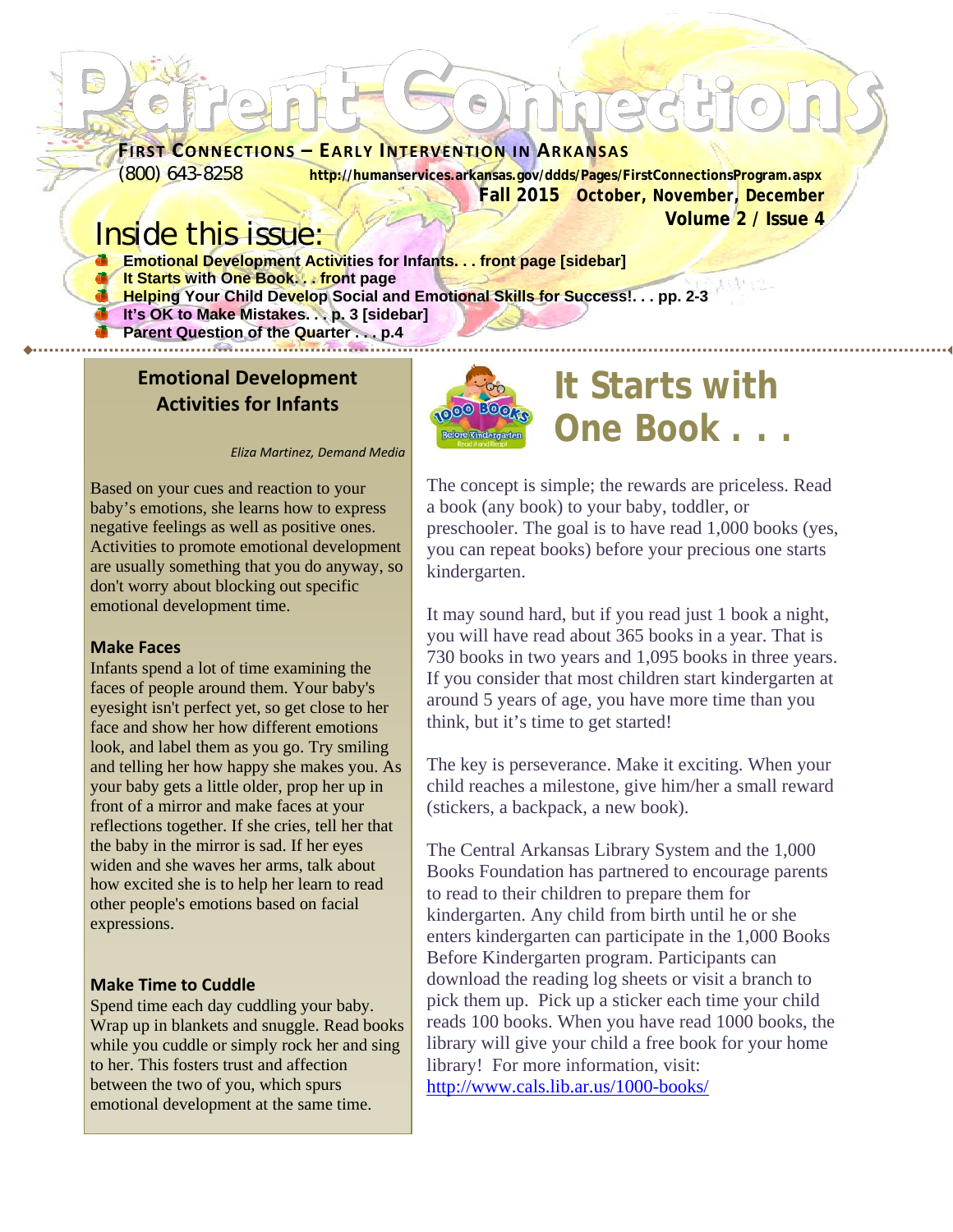# **Helping Your Child Develop Social and Emotional Skills for Success!**

**Terese Patrick, M.Ed Nikki Conners-Burrow, PhD** 

Social and emotional skills are the foundation for learning good behavior and for learning in school. Children are not born with social and emotional skills any more than they are born with the skills needed to tie shoes or do algebra. These skills must be taught beginning in the early months and years. But, what exactly are social-emotional (SE) skills and what are things parents do to teach them?

**Social Skills** - These are the skills we need to be able to get along with others. To play together. To work together.

**Emotional skills** - These are the skills we need to be able to understand our own feelings. To be able to express our feelings appropriately. To understand that others have feelings too.

#### **Some Examples of Social-Emotional (SE) Skills:**

- $\checkmark$  Recognize and name feelings
- $\checkmark$  Calm down

 $#$ 

- $\checkmark$  Show kindness
- $\checkmark$  Take turns listening and talking
- $\checkmark$  Solve problems
- $\checkmark$  Negotiate; cooperate
- $\checkmark$  Self-control
- $\checkmark$  Invite a friend to join play group
- $\checkmark$  Play games with rules
- $\checkmark$  Pay attention
- $\checkmark$  Follow rules and directions
- $\checkmark$  Focus on a task
- $\checkmark$  Share, take turns
- $\checkmark$  Ask for help, offer to help
- $\checkmark$  Show empathy and compassion
- $\checkmark$  Make good choices
- $\checkmark$  Be able to say 'no' nicely

SE skills develop slowly, over time. They are best taught by the special grown-ups in in a child's life, especially parents. And here's the good news! Some of the best times to teach these skills are during daily routines and play time.

Unfortunately, children with delays in SE skills are sometimes labeled as 'disruptive' or 'behavior problems.' They may be punished for not having SE skills. Or they may be quiet, withdrawn, or anxious and adults don't notice they are missing out on opportunities to practice social-emotional skills. Either way, children need guidance to develop these skills. Here are some ways parents can teach social-emotional skills:

**Infants**: Did you notice that naming feelings and calming down are the  $1<sup>st</sup>$  two skills on the list above? Infants, of course cannot do these things on their own. How do parents teach babies SE skills? Some things you probably already do are a good place to start:

• Respond quickly and soothingly to crying or signs of distress.

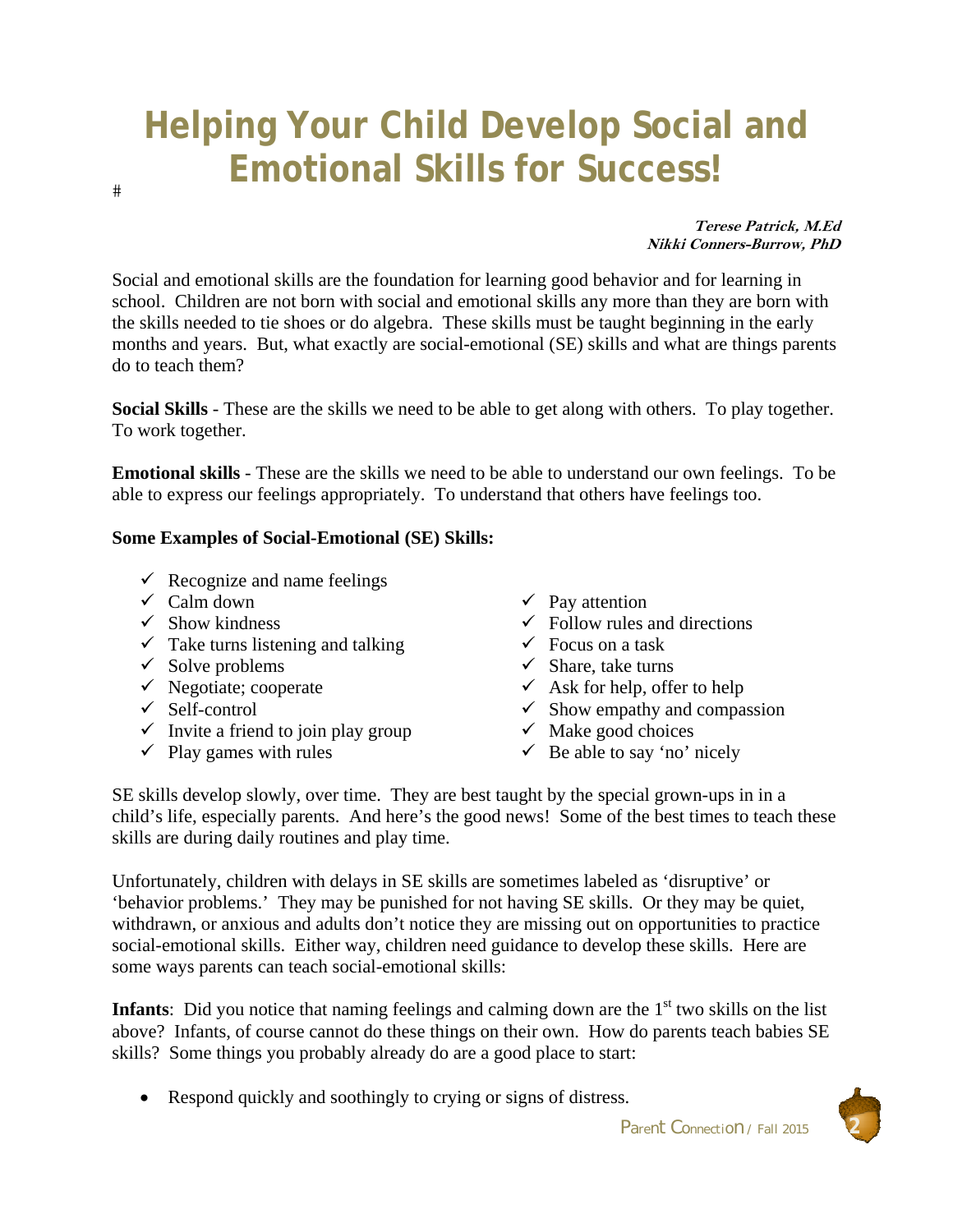#### **It's Okay to Make Mistakes**

How many times have you said, "I won't do that again!" That's actually a good thing, because it means you have learned something from your mistake. What comes next is the important part. What will you do differently the next time? When we make mistakes, we take a few minutes and think about what we could do differently next time to have a different outcome.

This is particularly significant with children. Imagine that you are a child and every time you make a mistake—spill something, get your shirt dirty, make a mark on the table, drop a plate, get water on the floor in the bathroom, leave toothpaste in the sink you get in trouble and are told you are "always making a mess" or "always breaking something" or "always the last one done" and so on. How does that make you feel?

On the other hand, imagine that when you make mistakes as suggested above in the second bullet, that your parent takes that incident and helps you to figure out what you can do differently the next time. How does that make you feel? Better, I hope. You are actually learning things that all children need to learn.

- Crying is how babies communicate. Do not buy into the old myth "Picking up a crying infant will spoil her." Affection and attention is *not* how children are spoiled. Babies left crying will be slower to development many of the SE skills.
- Try to figure out what is causing the upset. Be patient. Keep trying. Sometimes it is hard to figure out what the problem is.
- Talk to your baby while you work to help her calm down. "You have a clean diaper and full tummy. I wonder if you are bored. Let's find something to look at."

While it may not seem like you are 'teaching' your baby, these are actually the first steps of teaching skills such as calming down, self-control, naming emotions, kindness, and empathy to others.

**Toddlers** love to explore! They can climb to the counter top, but do not yet have the SE skill of following rules. It is hard for them to resist the urge to explore things that parents consider 'off-limits,' like those pretty breakable items on the coffee table.

How do parents teach at this stage? One thing is to provide plenty of time and safe places for play. Play one-on-one with your child allowing him to make up the game. Gently guide him in each of the social-emotional skills (Not all at the same time!) while playing with you or with peers. Set limits firmly, but give the child the opportunity to try again. "Stop pushing. If you want a turn on the trike say, 'My turn.' I'll help you get a turn."

As Fred Rodgers said, "Play gives children a chance to practice what they are learning." It's true!

Toddlers are usually still self-centered. This is normal. They are not developmentally ready to share, take turns, or do other SE skills on their own. They need your guidance. Point out when someone else shares. Give your child a choice of sharing with a sibling or friend. Forcing these issues causes hurt feelings rather than teaches the skill. Instead, model and support the development of turn skills like turn taking and sharing -- "I'm sharing half of my banana with you." Praise any effort.

Tantrums are also normal too! Deal with a tantrum, by staying calm and controlling your emotions. That is half the battle! We grownups have to practice SE skills too!

**3** *Parent Connection / Fall 2015*